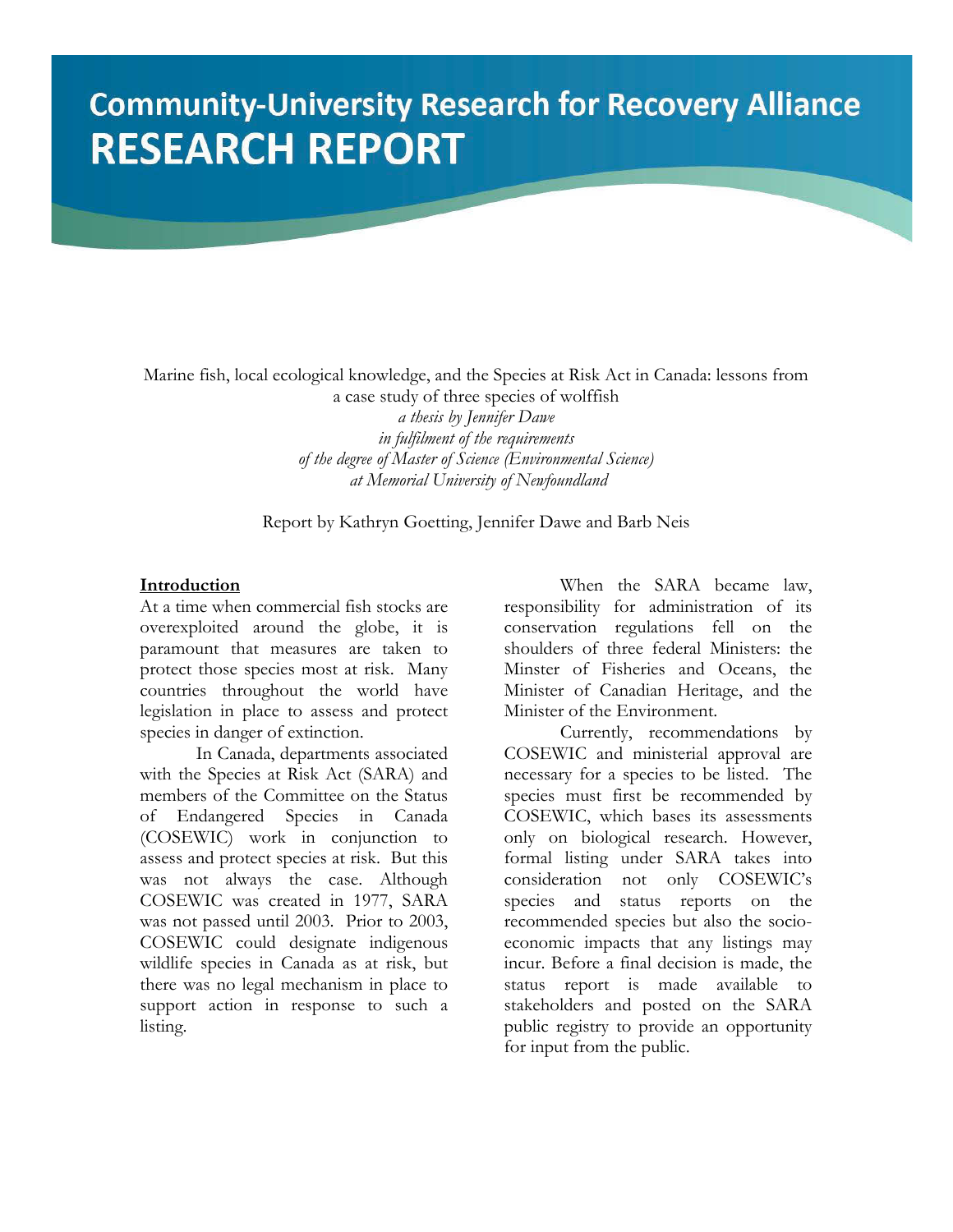Several marine fish species in Canada have been evaluated under COSEWIC. The three wolffish species, the Atlantic (*Anarhichas lupus*) (Figure 1a), spotted (*A. minor*) (Figure 1b), and Northern (*A. denticulatus*) (Figure 1c) are, however, the only fully marine fish species in Atlantic Canada to be listed under SARA. The listing of these wolffish species took place without any input from the industry because wolffish were recommended by COSEWIC in 2000 and 2001 and the three species were grandfathered in when SARA was implemented in 2003.

 One objective of Jennifer Dawe's research on the wolffish listing was to document and compare the wolffish local ecological knowledge (LEK) of fish harvesters in the northern Gulf of St. Lawrence with the information available in scientific fisheries data for the region. Although the SARA process incorporates the possibility of using LEK and Aboriginal traditional knowledge (ATK) in listing documents, systematically collected LEK is generally unavailable to scientists and to others engaged in the listing process. A second objective of the thesis was to explore the circumstances surrounding the wolffish listings, postlisting activities, and potential criteria for



Figure 1a. Atlantic wolffish.



Figure 1b. Spotted wolffish.



Figure 1c. Northern wolffish. *All photos taken by Jennifer Dawe.*

de-listing to identify possible clues for future listing and de-listings.

#### **Methodology**

Two methods were used to collect fish harvesters' LEK about wolffish: semistructured interviews with 21 fish harvesters and on-board observations during lobster and cod fisheries with 6 harvesters. Both the onboard observations and the harvester interviews took place on the west coast of Newfoundland during the summer of 2009 (Figure 2).

 The distribution, biology, and abundance trends gathered from LEK of the three wolffish species were compared to the results of analyses of scientific Research Vessel (RV) data and Sentinel fisheries data. It was hoped that the LEK data could be used to supplement the scientific information to achieve more comprehensive stock assessments. In addition, if fishers know that their firsthand knowledge is being used, it may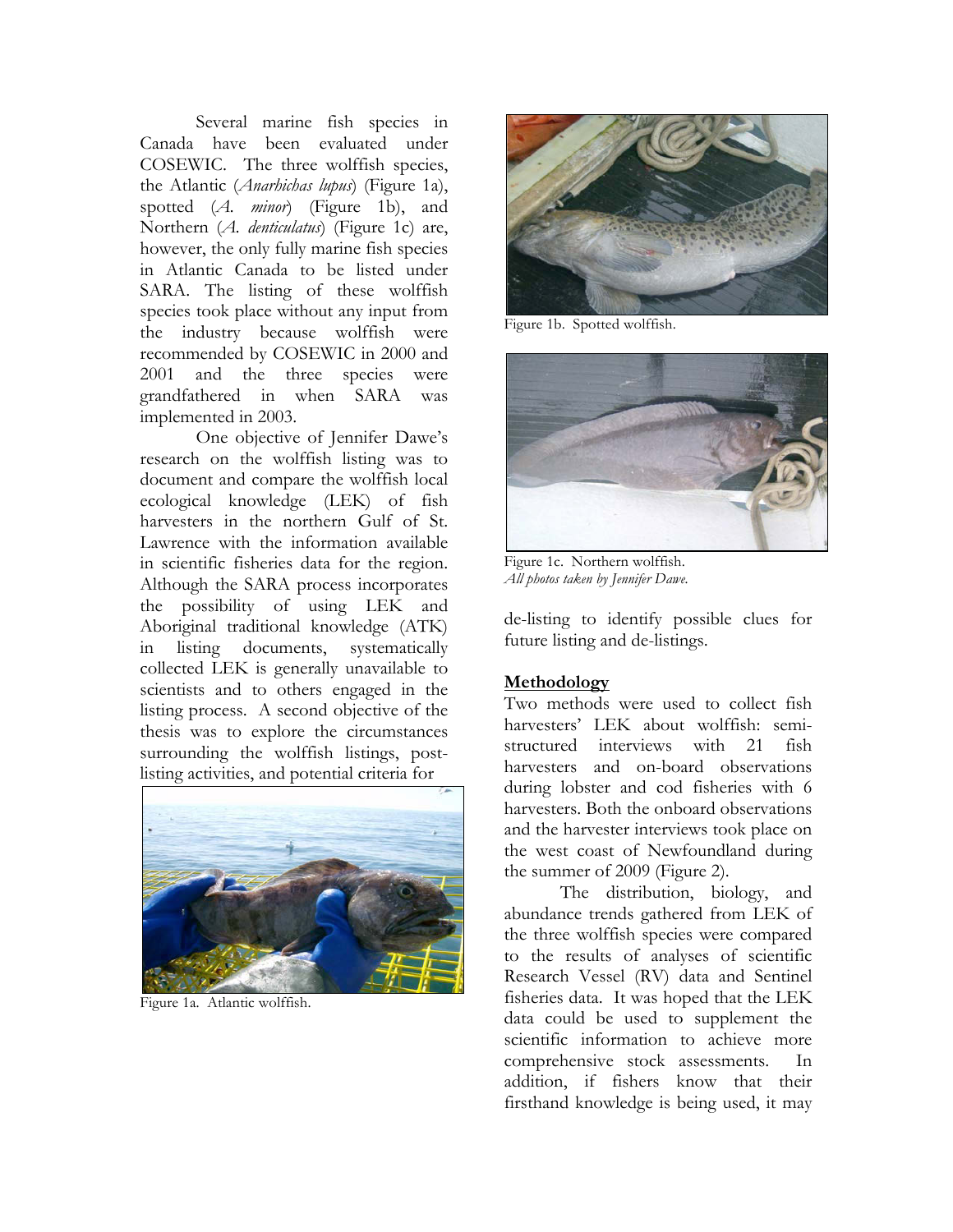increase harvester involvement and support in the SARA listing process.

 For the research on the wolffish listings, interviews were conducted with key informants familiar with the listing, and documents and publications related to SARA and the wolffish listing were analysed. This case study of the wolffish listing could, we thought, provide useful insights into key factors that might influence other listings of marine species.

Finally, drawing on data from the LEK interviews and with key informants, fish harvesters' and others opinions concerning the wolffish listing process were compared and suggestions made for future improvements to the listing process for other marine fishes.

## **Why were wolffish listed?**

Although no commercial fishery exists for wolffish in the northern Gulf of St. Lawrence, they are still caught as bycatch in other Atlantic commercial groundfish fisheries. Some of the threats that wolffish in this region experience include:

- Fishing mortality as bycatch
- Habitat destruction from bottom trawling
- Ocean dumping and pollution

These threats, where they exist, are further compounded by the low productivity of wolffish as reflected in their slow growth, late age of maturity, and limited fecundity, making them susceptible to acute exploitation.

## **LEK and the wolffish listing**

One of the concerns about the wolffish listings under SARA relates to the lack of input from industry and stakeholders associated with the listing. Stakeholder knowledge, in the form of ATK and LEK, can contribute to species status reports for a species being considered under COSEWIC. There is also a policy in Canada that requires the inclusion of LEK and ATK in assessments of species under

SARA, but this policy is rarely applied (particularly in the case of LEK) and was not applied for wolffish prior to the listing.

 In order to understand how LEK can contribute to this process it is important to understand what LEK is and how it can be used. To start, LEK contains both observational and theoretical aspects. This means that LEK can offer both information as well as guesses based on observations. Because LEK is accumulated over time by different harvesters and oral rather than written, it is dynamic, somewhat fluid, is mediated by the gear used, where they fish and when, and can change in response to technological and socio-economic influences. Of course, scientific data can also be influenced by these wider processes, such as changes in the design of fishing gear used in research vessel surveys and the timing of surveys. LEK from fish harvesters generally encompasses a variety of species as well as information about tides, depth, temperatures, and wind. This information may differ from that obtained from more traditional scientific surveys because harvester observations often differ in terms of the timing, location, and frequency. LEK can, for these reasons, often compliment science and help to produce a more detailed picture of fish distribution and behaviour.

 The main obstacle surrounding the inclusion of LEK in stock assessments is that it is often seen as anecdotal and unsubstantiated. Some ways to address these concerns include:

- Understanding the strengths and weaknesses of LEK and, related to this,
- Being more transparent about the methodology used for the collection of LEK.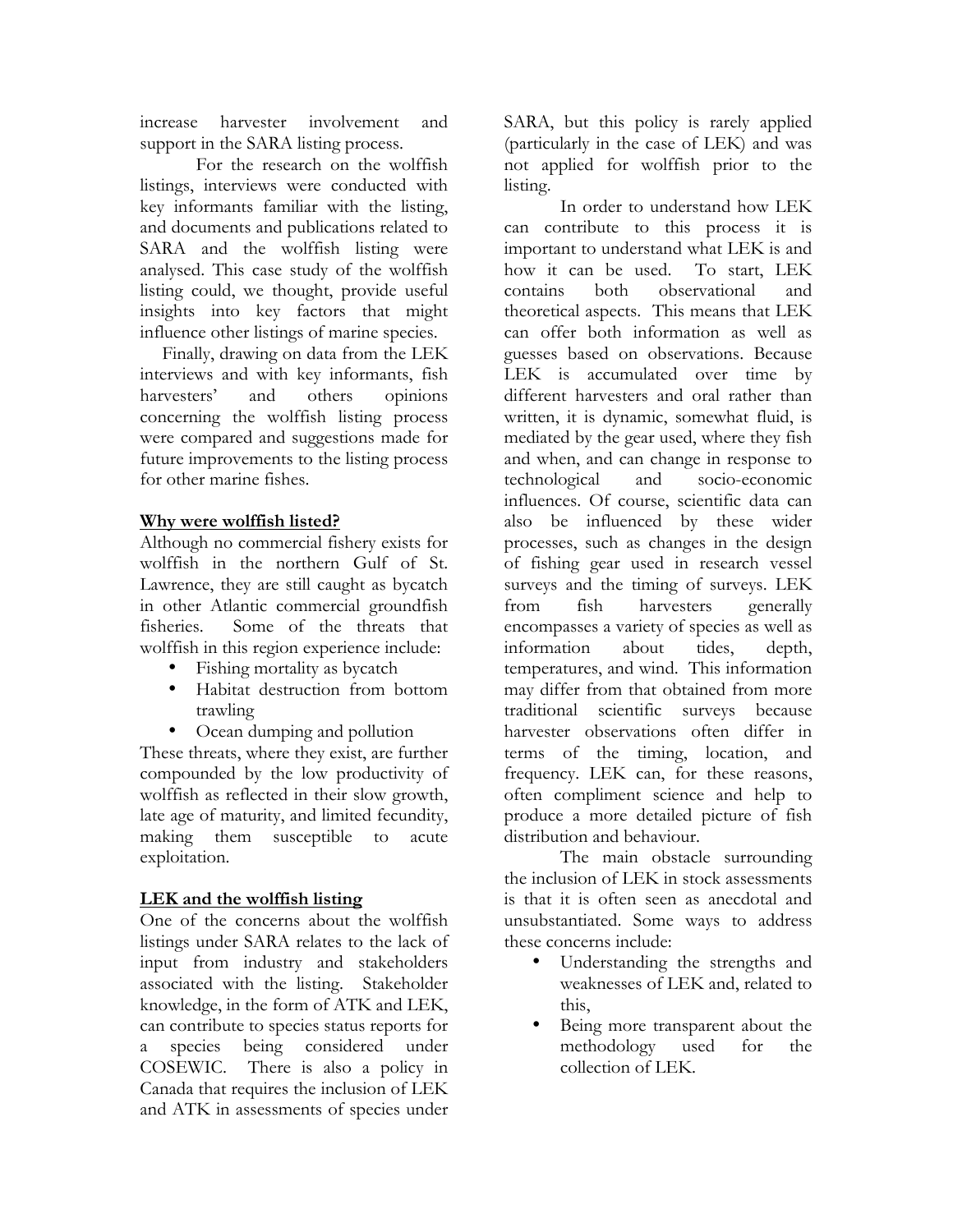

Figure 2. Location of the on-board observations and harvester interviews.

Perhaps if harvesters felt that their knowledge of species was considered in the listing process, SARA and COSEWIC would have greater support from industry participants.

#### **Results**

 In terms of LEK and wolffish in the northern Gulf of St. Lawrence, a review of information in harvester interview transcripts on wolffish biology and on-board observations in the region showed that these observations are consistent with those contained in several public documents, research vessel survey data, and mobile sentinel data. LEK interviews revealed that harvesters use the same methods to visually identify wolffish as are used in scientific studies. In addition, harvesters reported changes in the seasonal distribution of wolffish and accounted for the opportunistic feeding nature of wolffish.

 Fish harvester LEK generally indicated stable catch rates, which is consistent with the trends in fisheries science data for the Northern Gulf. Locations associated with high wolffish catches reported by harvesters also matched areas documented using fisheries data. Both research vessel survey data and LEK suggest that the distribution of these three wolffish species does not extend further north than Port aux Choix in area 4R. Adult wolffish are caught by harvesters in inshore waters, whereas juveniles dominate offshore research vessel survey catches.

 Analysis of transcripts from LEK, key informant interviews, and of documents about the SARA process shows that the wolffish listing process in 2003 was different from what occurs today for marine species-at-risk. A key difference is that no stakeholder or industry input was solicited or acknowledged during the wolffish listing. As well, there are higher demands placed on science for marine fish listings today than there were in the past.

 There are differing opinions about the SARA process, even within the fishing industry. In the case of wolffish, there is some evidence that the listing process has increased stewardship of the species and made harvesters more aware of safe release methods for the fish. However, there are many harvesters who question the science used by COSEWIC and feel that the SARA legislation is too strong.

 Conversely some key informants interviewed for this research voiced clear frustrations regarding weaknesses in the SARA and COSEWIC processes. Delays in decision-making, in the submission of species assessments, and in the allocation of funds, as well as a lack of LEK in assessments impairs, some feel, the effectiveness of SARA.